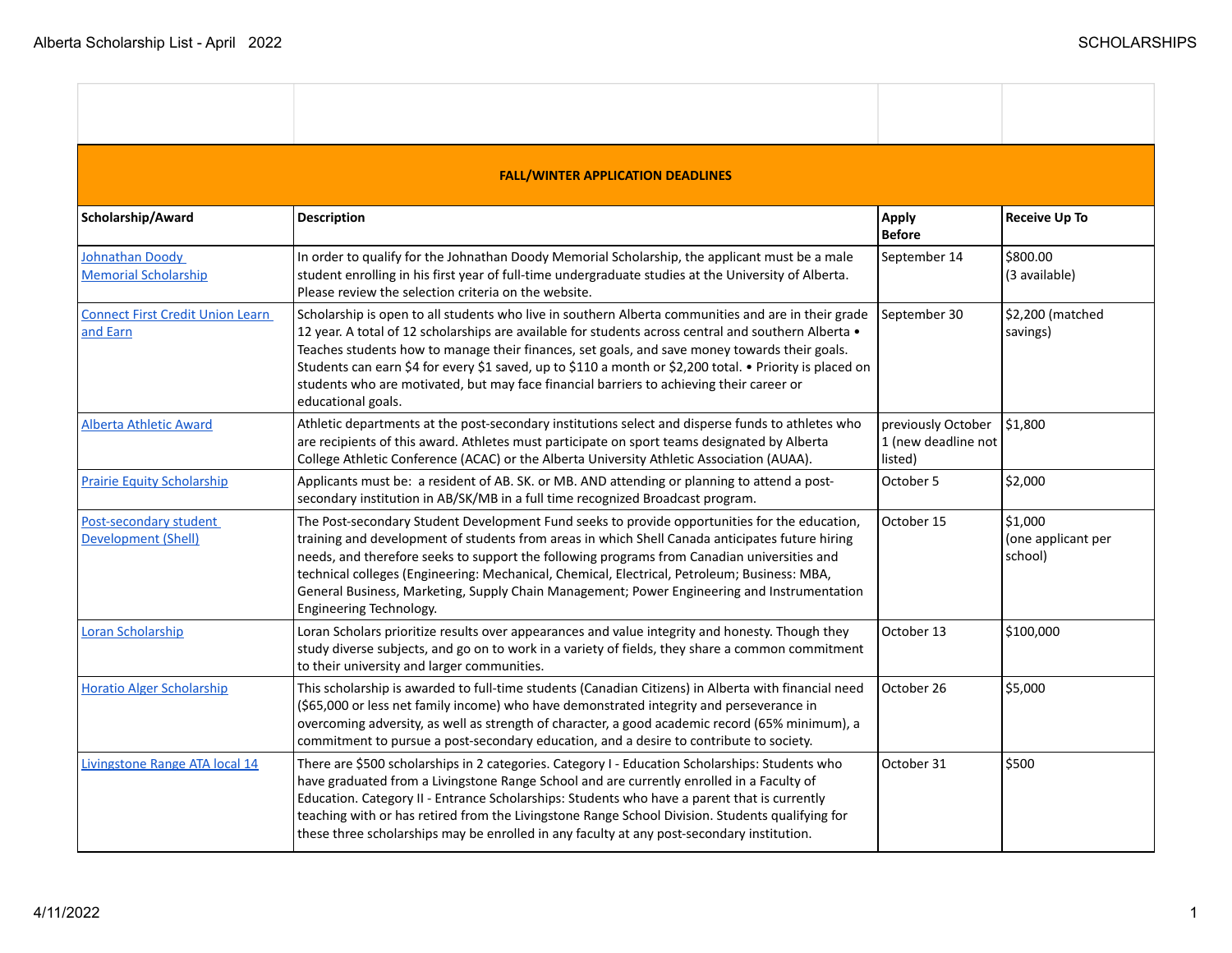| <b>EF Canadian Youth Ambassadors</b>                           | Do you have an inspiring, innovative idea that you want to share with the world? Learn to put your<br>idea into action during a free, community-focused trip to the Dominican Republic.                                                                                                                                                                                                                                                                                         | November 5                                    | \$5,000+                                                |
|----------------------------------------------------------------|---------------------------------------------------------------------------------------------------------------------------------------------------------------------------------------------------------------------------------------------------------------------------------------------------------------------------------------------------------------------------------------------------------------------------------------------------------------------------------|-----------------------------------------------|---------------------------------------------------------|
| <b>TD Scholarships for Community</b><br>Leadership             | Unique in Canada, the TD Scholarships for Community Leadership are designed to recognize the<br>achievements of youth who are making a difference and help them realize their educational goals.<br>If you have a minimum overall GPA of 75% in your most recently completed school year and are<br>involved in your community, why not apply?                                                                                                                                  | November 15                                   | \$70,000                                                |
| University of Lethbridge Board of<br><b>Governors Award</b>    | Submit a completed application for admission to the University of Lethbridge before the December<br>15th deadline and you will automatically be considered for the award. Eligibility is based on Grade<br>12 marks.                                                                                                                                                                                                                                                            | December 15                                   | \$1,000                                                 |
| <b>Canadian Natural Resources</b><br>Limited                   | Available for technical or trades training related to the oil and natural gas industry. Training<br>programs must be at accredited institutions offering apprenticeships, diplomas, certificates or<br>degrees. Applicants must provide a career plan, necessary original transcripts and a completed<br>application form. Application deadlines depend on when you plan to start your schooling.                                                                               | December 15 April<br>15 August 15             | \$3,000                                                 |
| University of Lethbridge High<br><b>School Entrance Awards</b> | Some awards are based on academic merit, but many of them will be based on other criteria such<br>as financial need, volunteer work, community involvement and leadership experience. Some<br>scholarships have a March 15 deadline if you miss the December 15th one. The online application<br>takes about one hour to complete - fill in absolutely every detail you can as it can be worth \$\$\$                                                                           | December 15<br>March 15                       | \$6,000                                                 |
| <b>French for The Future Natoional</b><br><b>Essay Contest</b> | Open to all grade 10 to 12 students who have studied or are currently studying French. This is a<br>National Essay contest offering scholarships from \$1,200.00 to \$12,000.00 at 8 prestigious post-<br>secondary institutions including the U of L and U of A (Campus Saint-Jean). The essay needs to be<br>only 750 words long, in French, responding to a specific annual theme.                                                                                           | mid December<br>(contest begins<br>October 1) | \$20,000                                                |
| <b>NSERC STEAM Horizon Award</b>                               | To be eligible you must: be a Canadian Citizen or a Permanent Resident of Canada; be 16 to 18<br>years of age at the time of application; have been recognized for accomplishments in a formal<br>capacity or less formal capacity; have obtained, over the previous year of study, an academic<br>average of 85% or higher; be preparing to enroll or currently enrolled in the first year of post-<br>secondary education (university or college) in a STEAM field in Canada. | Mid January                                   | \$25,000                                                |
| <b>Schulich Leader Scholarships</b>                            | Canadian Schulich Leader Scholarships are undergraduate scholarships for students intending to<br>enroll in the STEM (Science, Technology, Engineering, and Mathematics) areas of study at a<br>minimum of one of the 20 selected universities. There are 25 scholarships at \$100,000 each for<br>Engineering students and 25 scholarships at \$80,000 for students studying Science and Math. You<br>must be nominated by your school.                                        | January 29                                    | \$100,000 (Engineering)<br>\$80,000 (Science &<br>Math) |
| <b>Kin Canada Bursaries</b>                                    | Kin Canada Bursaries is a program of the Hal Rogers Endowment Fund, supported by Kinsmen,<br>Kinette and Kin clubs across the country. Each year, \$1,000 bursaries are awarded to successful<br>Canadian applicants who are pursuing post-secondary education at a recognized university,<br>community college, technical institute and other schools for advanced education.                                                                                                  | February 1                                    | \$1,000                                                 |
| <b>Terry Fox Humanitarian Award</b>                            | Students are eligible to receive the Terry Fox Humanitarian Award until they have received their<br>first university degree (for a maximum of four years), provided they have maintained a certain<br>standard of humanitarian work and personal conduct.                                                                                                                                                                                                                       | February 1                                    | \$28,000                                                |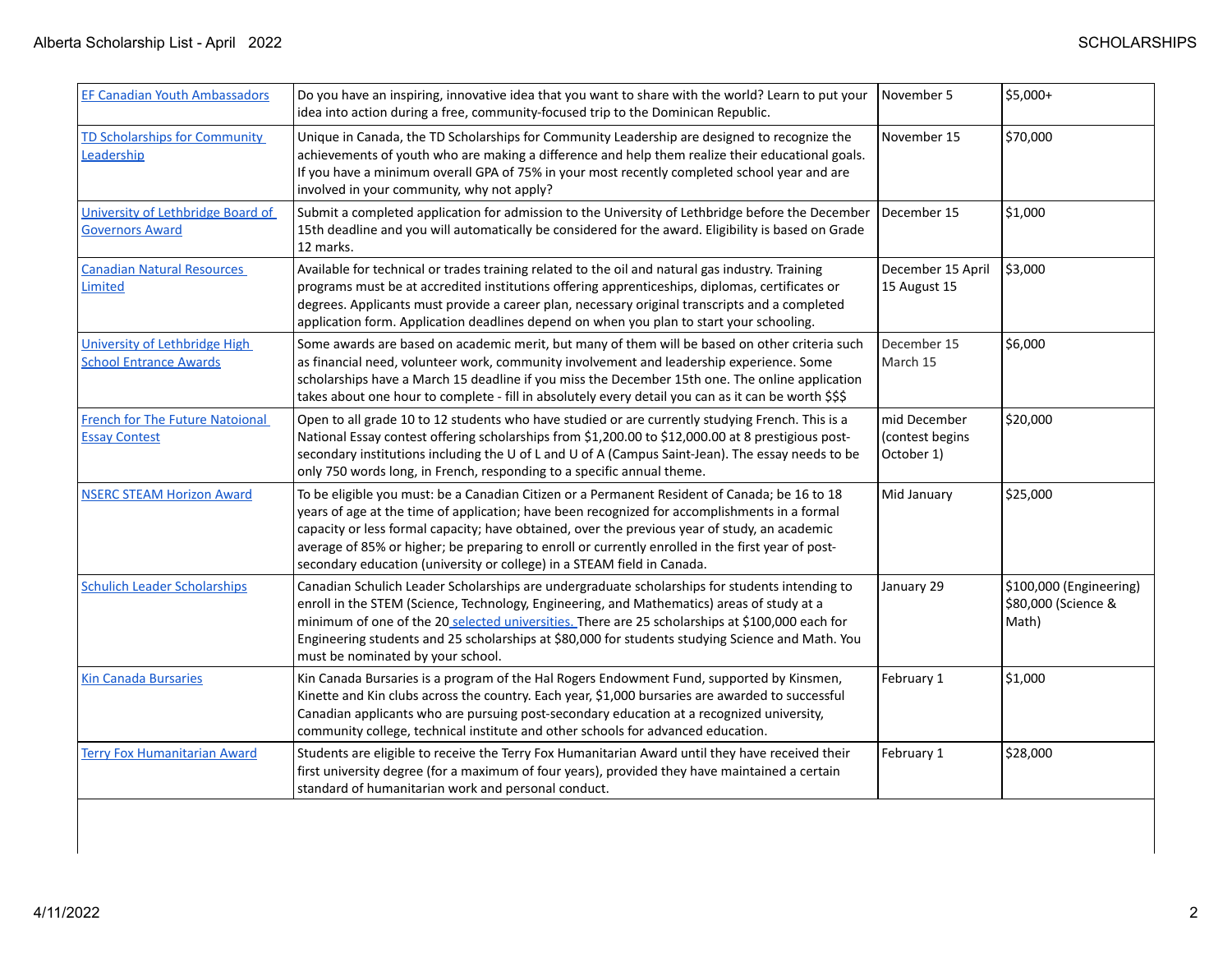$\hat{\mathcal{A}}$ 

 $\mathcal{A}^{\mathcal{A}}$ 

 $\mathcal{L}$ 

| <b>SPING/SUMMER APPLICATION DEADLINES</b>                          |                                                                                                                                                                                                                                                                                                                                                                                                                                                                                                                                                                                                                                            |                                            |                      |
|--------------------------------------------------------------------|--------------------------------------------------------------------------------------------------------------------------------------------------------------------------------------------------------------------------------------------------------------------------------------------------------------------------------------------------------------------------------------------------------------------------------------------------------------------------------------------------------------------------------------------------------------------------------------------------------------------------------------------|--------------------------------------------|----------------------|
| Scholarship/Award                                                  | Description                                                                                                                                                                                                                                                                                                                                                                                                                                                                                                                                                                                                                                | <b>Apply</b><br><b>Before</b>              | <b>Receive Up To</b> |
| <b>CPA High School Scholarships</b>                                | CPA Alberta Young Emerging Professional Award (2 scholarships of \$1,500 each): Students submit a<br>letter or video (2 to 3 minutes max.) outlining the qualities he/she believes are most important to<br>become a successful business leader, in addition to recent transcripts and two letters of support.<br>David Bentley FCPA FCA and Janet Bentley High School Excellence Award (one scholarship of<br>\$2,500): one award is granted annually to one (1) student in Grade 12 at any Alberta high school.<br>Preference will be given to applicants/nominees who will need to relocate within Alberta to attend<br>post-secondary. | March 1 (may be<br>extended to mid<br>May) | \$4,000              |
| <b>Stacey Levitt Memorial Award</b>                                | The Levitt family awards each year's selected recipient \$2,500 in funding to help a high school<br>student (grades 10-12) in pursuit of an educational endeavour, sports, or a travel experience - all<br>pursuits that would have resonated with Stacey Levitt (1977 - 1995) who was struck and killed by a<br>driver of a motor vehicle while jogging in her Toronto neighbourhood.                                                                                                                                                                                                                                                     | March 1                                    | \$2,500              |
| John Hasselfield Endowment<br>Foundation                           | Applicants are required to be currently enrolled in an Alberta public school, able to provide a<br>written essay (about 500 words) outlining how and when you will use the funds, what you have<br>contributed towards your goal, what obstacles are impeding achievement of your goals.                                                                                                                                                                                                                                                                                                                                                   | March 1                                    | \$400                |
| University of Calgary's Pathways to<br><b>Medicine Scholarship</b> | This scholarship includes tuition support for your choice of University of Calgary undergraduate<br>program, a relocation allowance if you need it, supports a paid summer internship, and connects<br>you with mentors from the faculty, student body and community.                                                                                                                                                                                                                                                                                                                                                                      | March 1                                    | \$27,000             |
| <b>Quest for Excellence</b>                                        | The Quest for Excellence program is a bursary program for grade 12 students in Western Canada. It<br>was established by RE/MAX of Western Canada to recognize the success and ongoing pursuits of<br>Western Canadian students in regards to leadership and community contribution initiatives.                                                                                                                                                                                                                                                                                                                                            | March 13                                   | \$1,000              |
| <b>Calgary Stampede Grade 12</b><br><b>Western Art Scholarship</b> | If you love creating western art and are a southern Alberta grade 12 student, you can submit your<br>entry in early March for consideration.                                                                                                                                                                                                                                                                                                                                                                                                                                                                                               | March 17                                   | \$2,000              |
| <b>Ray Joliffe Memorial Schoalrship</b>                            | The scholarship will provide financial support to a student pursuing studies in the field of Theatre<br>Production Design and Management and/or Television Production and Design at a recognized<br>Canadian post-secondary educational institution.                                                                                                                                                                                                                                                                                                                                                                                       | March 31                                   | \$2,000              |
| Northern Alberta Development<br><b>Council Bursary</b>             | Applicants must be residents of Alberta and planning to enroll full-time in a post-secondary<br>program. The NADC Bursary program provides up to \$12,000 over two years and is non-repayable<br>if you agree to live and work in the north. Your return service is one year of full time employment<br>in your field of studies for each year of bursary support received. Students must apply for the<br>bursary for each year they want to be considered. Some careers in high demand now include<br>education, medical and health, engineering and technical fields and social work.                                                   | April 30                                   | \$12,000             |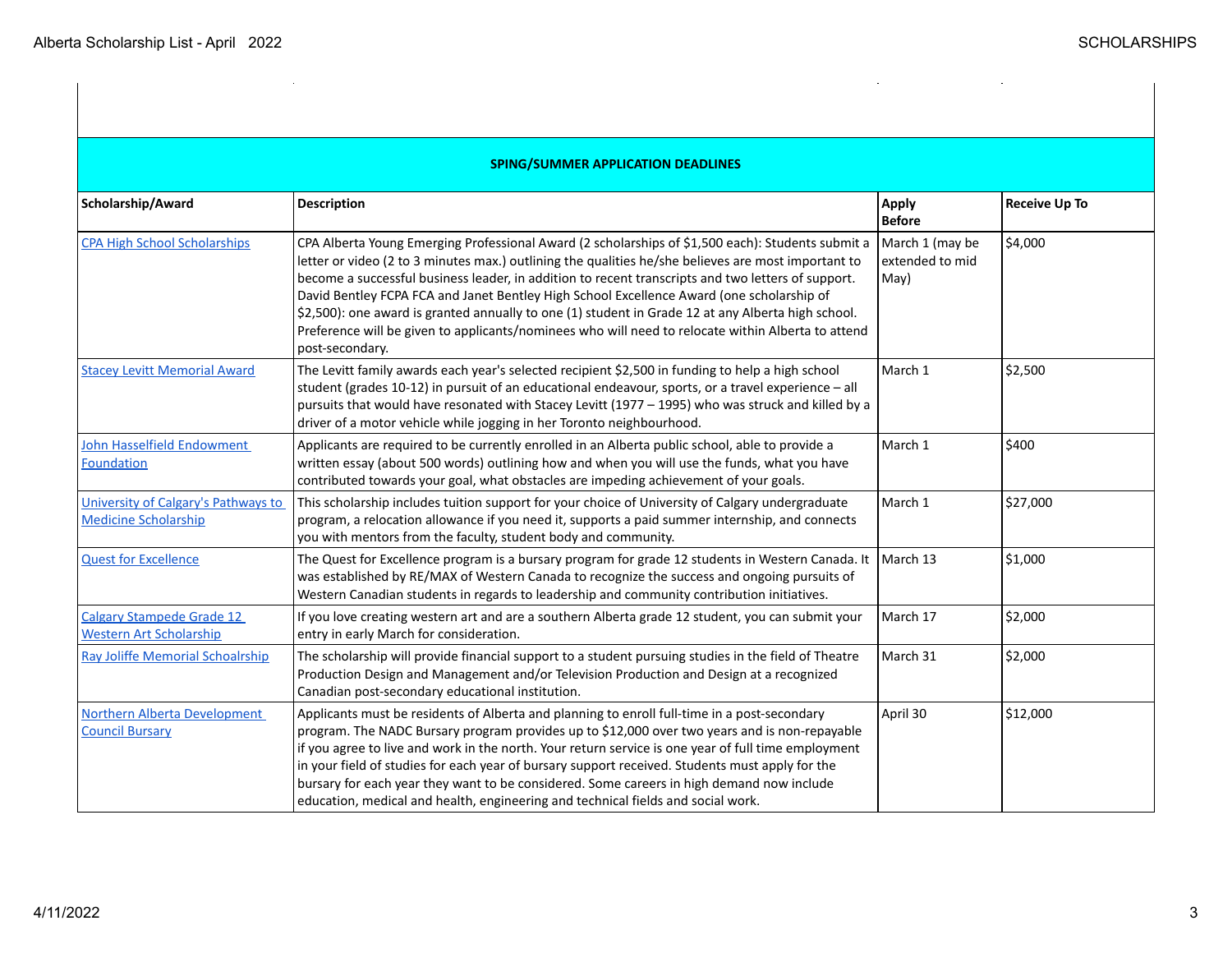| Keyera Energy - Peter J. Renton<br><b>Memorial Scholarship</b>                         | Applicants must be Canadian Citizens or Permanent Residents and current residents of Alberta;<br>planning to enroll full time in an accredited Alberta post-secondary institution, AND entering the<br>first year of a degree or diploma program in studies related to the oil and gas industry.                                                                                                                                                                                                                                                                                                                                                                                                                                                                                                                     | May 1   | \$6,000                                                                                                                                           |
|----------------------------------------------------------------------------------------|----------------------------------------------------------------------------------------------------------------------------------------------------------------------------------------------------------------------------------------------------------------------------------------------------------------------------------------------------------------------------------------------------------------------------------------------------------------------------------------------------------------------------------------------------------------------------------------------------------------------------------------------------------------------------------------------------------------------------------------------------------------------------------------------------------------------|---------|---------------------------------------------------------------------------------------------------------------------------------------------------|
| Provincial 4-H Scholarships and<br><b>Elmer and Ona Hansen Memorial</b><br>Scholarship | The Elmer and Ona Hansen Memorial Scholarship is open to all Alberta rural youth and is designed<br>to help rural farm youth who must leave home to pursue a post-secondary education or trade.<br>Applicants must be enrolled as a first-year student at an acknowledged post-secondary institution<br>and not have previously started or completed a post-secondary program. The individual must be a<br>rural farm young person, resident of Alberta and be able to provide confirmation that the applicant<br>has or is currently living on a family farm (provide the farm's legal land description). 4-H experience<br>is not mandatory to qualify for this award. Additional 4-H ALBERTA scholarships are available.                                                                                          | June 30 | \$20,000 (One<br>scholarship: \$20,000<br>One scholarship:<br>\$15,000<br>One scholarship:<br> \$10,000<br>Seven scholarships at<br>\$5,000 each) |
| <b>Rotary Global Grants</b>                                                            | Graduating high school and applying to a post-secondary program in a service-oriented field?<br>There may be some grant money for you to do exciting things!                                                                                                                                                                                                                                                                                                                                                                                                                                                                                                                                                                                                                                                         | May 12  | \$15,000                                                                                                                                          |
| <b>Trans Canada Energy</b>                                                             | TC Energy has three scholarship categories that students can apply to: community leaders,<br>indigineous legacy, and trades. Applicants must be enrolled in a post secondary institution.                                                                                                                                                                                                                                                                                                                                                                                                                                                                                                                                                                                                                            | May 15  | \$10,000                                                                                                                                          |
| <b>Livingstone Range School Division</b><br>Scholarships                               | If you have the good fortune of being a Livingstone Range School division (grade 12) student, you<br>have the opportunity to receive funds from the following scholarships. Information for each of<br>these awards is provided annually and will be posted on your school website. Please ask your<br>Career Practitioner for more information! In summary, the awards are generally provided as<br>follows:<br>Dr. Lloyd Cavers Student Leadership (\$1000 to the winner, \$200 to school nominees), Livingstone<br>Macleod Association Bursary (\$2000 for a student pursuing education in a trades program at<br>selected Alberta institutions), Enmax Environmental Scholarship (\$1000 to a student entering a<br>diploma or degree program in Environmental Studies at a Canadian post-secondary institution. | May 27  | \$2000 (LM)<br>\$1000 (LC)<br>\$1000 (EE)                                                                                                         |
|                                                                                        | Dr. Lloyd Cavers Student Leadership Scholarship APPLICATION GUIDE                                                                                                                                                                                                                                                                                                                                                                                                                                                                                                                                                                                                                                                                                                                                                    |         |                                                                                                                                                   |
|                                                                                        | <b>Enmax Scholarship (Environmental Science) APPLICATION</b>                                                                                                                                                                                                                                                                                                                                                                                                                                                                                                                                                                                                                                                                                                                                                         |         |                                                                                                                                                   |
|                                                                                        | Livingstone Macleod Association Bursary (trades) APPLICATION                                                                                                                                                                                                                                                                                                                                                                                                                                                                                                                                                                                                                                                                                                                                                         |         |                                                                                                                                                   |
| Learing Matters, Canadian<br><b>Scholarship Trust Plan</b>                             | Applicants must demonstrate financial need, community involvement, academic excellence, and<br>have a career objective that will make a positive contribution in Canadian society. The charity's<br>Awards Selection Committee reviews all eligible applications and awards up to six \$2,500 bursaries<br>annually.                                                                                                                                                                                                                                                                                                                                                                                                                                                                                                 | May 30  | \$2,500                                                                                                                                           |
| <b>South Country Co-op</b>                                                             | The applicant's family must be a member in good standing of the South Country Co-op Ltd. and<br>have purchases no less than \$3,500 in the current fiscal year. Applicants must provide verification<br>of graduation from a high school within South Country Co-op's trading area and be accepted to a<br>recognized post-secondary institution.                                                                                                                                                                                                                                                                                                                                                                                                                                                                    | May 31  | \$1,000                                                                                                                                           |
| <b>CAPSLE</b>                                                                          | The applicant must have been accepted to a Canadian university program in a recognized Faculty<br>of Education and/or Faculty of Law for the upcoming academic year. Priority will be given to<br>applicants who identify as a member of a group that is under-represented in Education and/or<br>Law.                                                                                                                                                                                                                                                                                                                                                                                                                                                                                                               | May 31  | \$1,000                                                                                                                                           |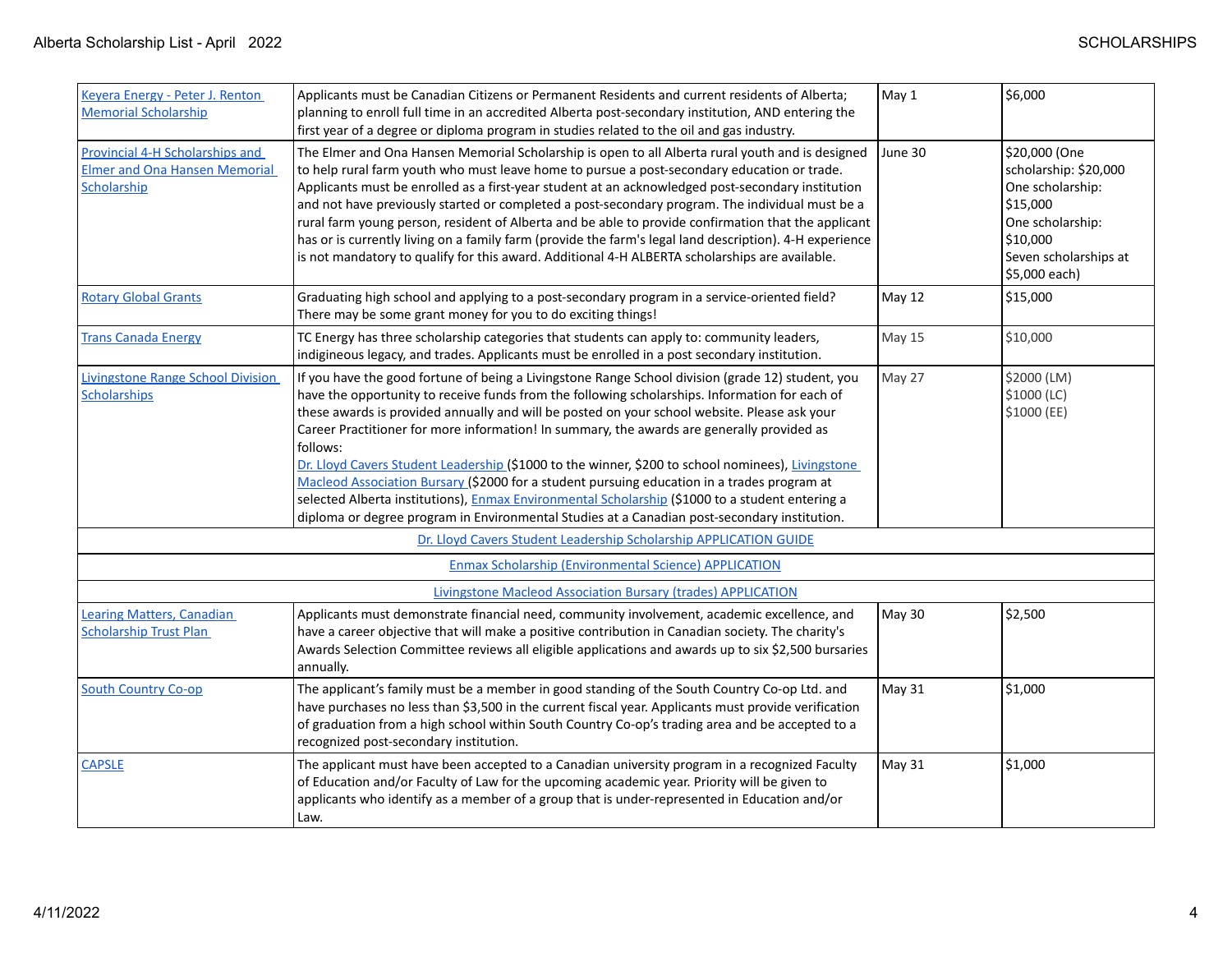| <b>MADD Youth Bursary Program</b>                           | MADD Canada's Bursary Program is open to Canadian citizens who have had a parent (or legal<br>guardian) or sibling killed or severely injured as a result of an impaired driving crash and who are<br>enrolled in a full-time, ministry-approved, post-secondary educational program.                                                                                                                                                                                                                                                                                                                                                                                                                                          | <b>May 31</b> | \$8,000          |
|-------------------------------------------------------------|--------------------------------------------------------------------------------------------------------------------------------------------------------------------------------------------------------------------------------------------------------------------------------------------------------------------------------------------------------------------------------------------------------------------------------------------------------------------------------------------------------------------------------------------------------------------------------------------------------------------------------------------------------------------------------------------------------------------------------|---------------|------------------|
| 4-H Canada                                                  | 4-H offers six different scholarships for students that range from celebrating outstanding<br>leadership, to supporting members applying to postsecondary and trades schools in Canada.<br>Applicants must be a member of 4-H.                                                                                                                                                                                                                                                                                                                                                                                                                                                                                                 | May 31        | \$500 - \$20,000 |
| <b>MindFuel (Science Alberta)</b>                           | Scholarships are available to students who have graduated from an Alberta high school and who<br>are entering first year in an undergraduate applied science or science education program at an<br>Alberta - based post-secondary institution. In honour of the exemplary people who have helped<br>MindFuel grow into the world-class organization it is today, scholarships in the names of James<br>(Jim) Gray, Anne Tingle, and Dr. Arlene Ponting have been created.                                                                                                                                                                                                                                                      | <b>May 31</b> | \$2,500          |
| Nelson Scholarship Program for<br>grade 12 students         | Nelson Education recognizes students who are committed to continued civic engagement and<br>leadership. Complete the online application form including a 500 -750 word essay, include<br>evidence of your minimum 80% average in grade 12 and a reference letter from a high school<br>teacher.                                                                                                                                                                                                                                                                                                                                                                                                                                | June 30       | \$10,000         |
| <b>Bayer Fund Opportunity</b><br><b>Scholarship Program</b> | This scholarship is available to Canadian high school students who are enrolled in their final year of<br>high school and eligible to graduate. Those eligible for a scholarship must be planning to enroll at a<br>Canadian post-secondary institution (degree or diploma) in a first-year agriculture, food science or<br>culinary program.                                                                                                                                                                                                                                                                                                                                                                                  | June 1        | \$1,500          |
| <b>Stuck at Prom Scholarship Contest</b>                    | This unique scholarship requires you to create and wear your grad outfits using Duck brand duct<br>tape and/or crafting tape. Two \$10,000 prizes awarded to best tux and dress. Eight \$500 prizes are<br>awarded to runners up in each category.                                                                                                                                                                                                                                                                                                                                                                                                                                                                             | June 1        | \$10,000         |
| <b>Advancing Futures</b>                                    | The Advancing Futures Bursary Program provides up to \$40,000 in education funding for youth<br>aged 18 - 24 who have been a youth in government care as a result of an Alberta-based agreement<br>or order. They must also have had a Permanent Guardianship Order/ Permanent Guardianship<br>Agreement between the time they were 13 and 18 years old, OR been in the care or custody of<br>Children's Services for at least 546 days (18 months) between the time they were 13 and 24 years<br>old.                                                                                                                                                                                                                         | June 1        | \$40,000         |
| <b>Premier's Citizenship Award</b>                          | The Government of Alberta offers three awards to recognize students who have contributed to<br>their communities through public service and volunteer work. The three awards are: the Premier's<br>Citizenship Award (Letter of Commendation), the Queen's Golden Jubilee Citizenship Medal (\$5000<br>+ medal) and Alberta Centennial Awards (\$2,005). Each high school in Alberta is permitted to<br>nominate ONE student each year for the Premier's Citizenship Award. You must be nominated for<br>this initial award in order to be considered for an Alberta Centennial Award or a Queen's Golden<br>Jubilee Citizenship Award. Please see your Career Practitioner and school Administration for more<br>information. | June 1        | \$7,005          |
| <b>Thiessen Foundation Broadcast</b><br>Scholarship         | Applicants must have completed Grade 12 in Alberta, and pursuing post-secondary studies in<br>Canada in the field of broadcasting. Application must include a 750 word essay outlining their<br>interest and pursuit in the field of broadcasting. The essay can also include any work and/or<br>volunteer experience in the field of broadcasting. In addition, a letter of support from a teacher is<br>also required.                                                                                                                                                                                                                                                                                                       | June 1        | \$750            |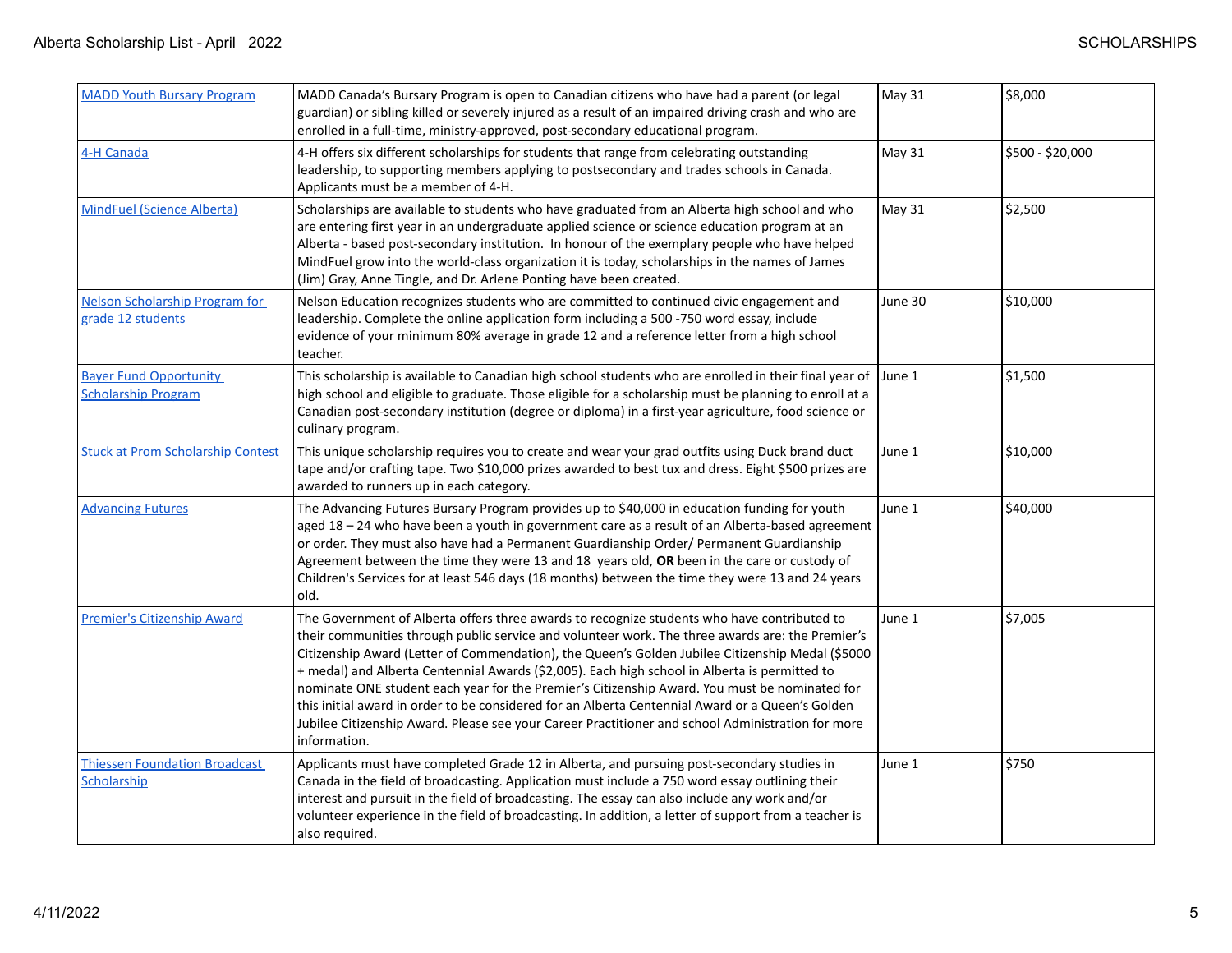| <b>Fraser Institute Student Essay</b><br><b>Contest</b>                      | Showcase your ideas on public policy and the role of markets by entering this essay competition.                                                                                                                                                                                                                                                                                                                                                                                                                       | mid-late June              | \$1,500         |
|------------------------------------------------------------------------------|------------------------------------------------------------------------------------------------------------------------------------------------------------------------------------------------------------------------------------------------------------------------------------------------------------------------------------------------------------------------------------------------------------------------------------------------------------------------------------------------------------------------|----------------------------|-----------------|
| University of Lethbridge - Grade 11<br><b>Award of Merit</b>                 | This application is to be completed by students currently in Grade 11 and who plan to attend the<br>University of Lethbridge in the fall immediately after high school graduation. Students with a 75%<br>average and above are encouraged to apply. The online application for this award takes less than 2<br>minutes (we timed it!) to complete and requires the student to record their Alberta Student<br>number along with their contact information.                                                            | June 30                    | \$800           |
| ASAA Scholarship - Alberta Milk                                              | This award is for grade 12 students registered in an ASSA member school who meet ASAA eligibility<br>criteria. The scholarship is designed to reward those "Who Milk Every Moment", achieving a<br>balance in school, home and community life. ASAA member schools may submit a nomination for<br>one male and one female only. The application form must be signed by the school<br>principal/assistant principal. Ask your coach or teacher to nominate YOU!                                                         | June 30                    | \$1,000         |
| Pay It Forward Scholarship - Alberta<br><b>Schools' Athletic Association</b> | This award is for student athletes who contribute their time as either a coach or an official in either<br>the school or community. This scholarship is meant to recognize and reward those students who<br>'give back' to their school/community.                                                                                                                                                                                                                                                                     | June 1                     | \$500           |
| Unified School Award - Alberta<br><b>Schools' Athletic Association</b>       | Four scholarships will be awarded to students who participate in Unified Sports and demonstrate<br>leadership in creating an inclusive environment in their school.                                                                                                                                                                                                                                                                                                                                                    | June 30                    | \$500           |
| <b>National Union of Public and</b><br><b>General Employees</b>              | Each year, the National Union of Public and General Employees (NUPGE) offers four scholarships<br>that reflect its pursuit of equal opportunity for all workers. They are open to the children of the<br>National Union's 340,000 members who are starting a post-secondary education.                                                                                                                                                                                                                                 | Early July                 | \$2,500         |
| Lethbridge College Awards                                                    | One application form puts your name in the running for all Lethbridge College awards that you are<br>eligible for.                                                                                                                                                                                                                                                                                                                                                                                                     | July 1 for new<br>students | Varies by award |
| <b>Anna and John Kolesar Memorial</b><br>Scholarship                         | A Canadian Citizen or Permanent Resident and an Alberta resident, pursuing a degree in<br>Education. Applicants must be from a family where neither parent obtained a university degree.                                                                                                                                                                                                                                                                                                                               | July1                      | \$1,500         |
| <b>IODE Coronation Bursary</b>                                               | To be eligible, you need to be an Alberta high school student entering any degree granting<br>program in Alberta, and have resided in Alberta for at least 3 years prior to the application. The<br>award is based on financial need.                                                                                                                                                                                                                                                                                  | July 15                    | \$1,000         |
| <b>Royal Canadian Legion Scholarships</b><br>and Bursaries                   | These scholarships are intended to assist students in the advancement of their education. The<br>funds are intended to support the children, grandchildren and great-grandchildren of Ex-Service<br>personnel in the pursuit of post-secondary studies. Students must provide proof of acceptance at a<br>further education facility. Applications for these bursaries may be submitted in the year a student<br>graduates, or in any succeeding year during the course of their studies at a University or a College. | August 15                  | 51,000          |
| <b>Alberta-Northwest Territories</b><br><b>Ladies Auxiliary Bursary</b>      | These awards are intended to assist a child, grandchild, great-grandchild, niece, nephew, or great<br>niece/nephew of Veterans' personnel; a child/grandchild of current RCMP members; Reserve<br>Personnel and Fire-fighters (paid or volunteer) who have served a minimum of one year; child and<br>grandchild of Auxiliary or Branch member.                                                                                                                                                                        | August 31                  | \$500           |
|                                                                              |                                                                                                                                                                                                                                                                                                                                                                                                                                                                                                                        |                            |                 |